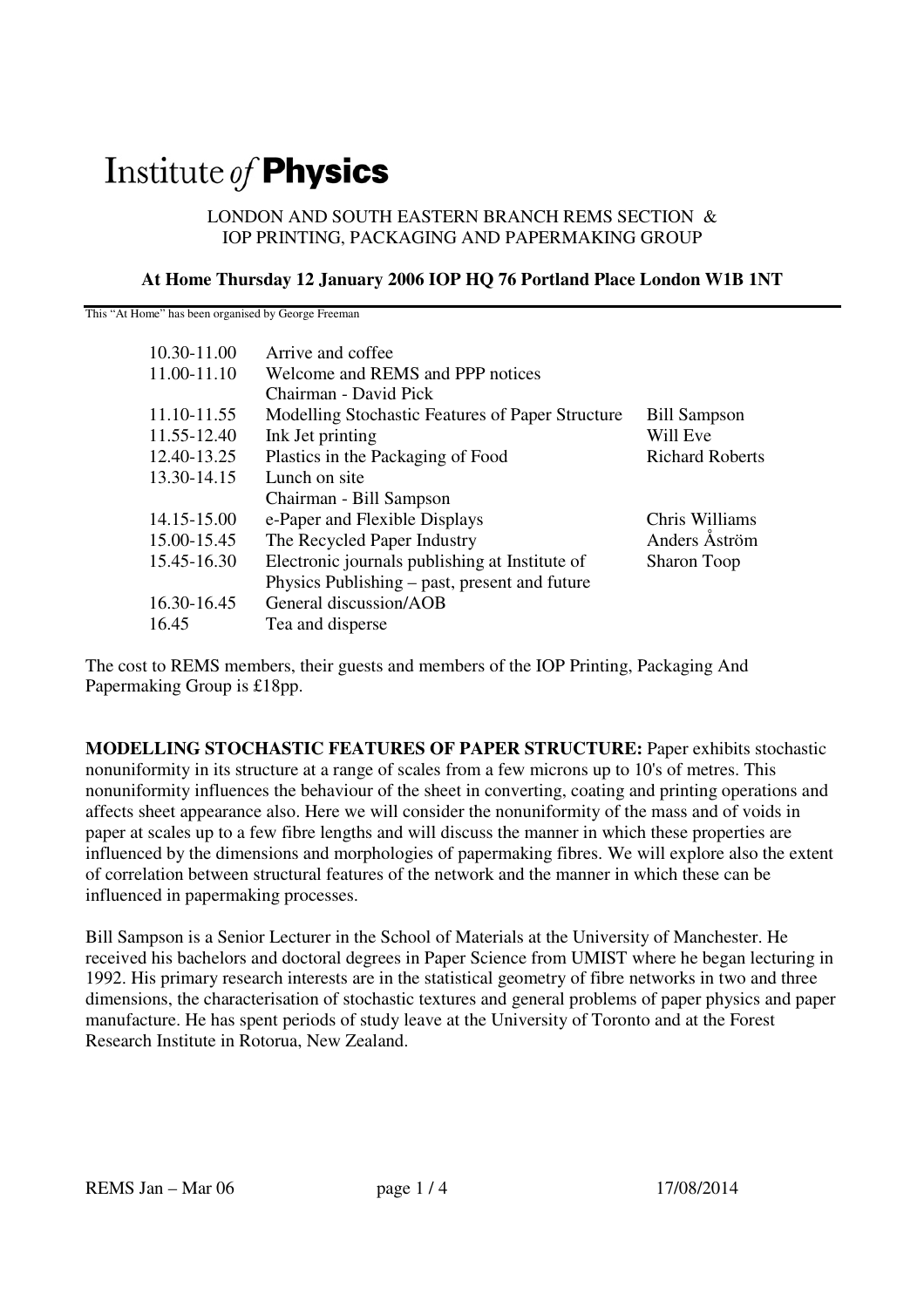## **INK JET PRINTING:** This talk will address the following topics:

- Differences between inkjet and conventional printing
- Ink requirements for different kinds of inkjet
- Substrate surface energy effects
- Industrial inkjet printing
- Applications for inkjet old and new
- What next?

Will Eve is one of the founders of Inca, a manufacturer of inkjet printers. He has been working on ink jet technology for over 20 years, initially continuous ink jet - he was a founder of Elmjet in 1985 - and more recently piezo drop on demand. He has a degree in mechanical engineering from Bristol University and a PhD in tribology from Cambridge University.

**PLASTICS IN THE PACKAGING OF FOOD**: A number of plastics are used in food packaging determined by a combination of factors including pack design, processing and shelf life requirements, and end use. The properties, and in particular oxygen and water vapour barrier, of the common packaging plastics will be discussed in relation to their uses, illustrated by some typical food packs. Mention will also be made of a few packaging areas such as Modified Atmosphere Packaging and microwave susceptors. Current developments in improving barrier such as metal oxide coatings and oxygen scavengers will also be summarised.

Richard Roberts has a degree in physics from Southampton University. He initially worked for Van Leer UK Ltd, a multi-national industrial packaging company. He is now a principal consultant at Pira International where he has worked for the last 23 years. At Pira he works with a small group of people on technical consultancies. In the past he has worked on a wide range of projects related to food packaging. He has presented papers at many conferences and seminars and regularly assists at packaging training courses.

**E-PAPER AND FLEXIBLE DISPLAYS:** The talk will consider the reasons - commercial and technical - why industry and commerce is so interested in wanting to move from paper as an information carrying medium over to electronic books, electronic newspapers and similar products. Pictures of futuristic examples of these products from a range of different manufacturers, targeted at different markets, will illustrate the text.

An overview of current research and development in this field in the UK will be presented, and will be benchmarked against similar global activities. The opportunity that is presented to UK plc to become a global manufacturing centre, and to break the expectation that all display products must be manufactured in the Far East will also be explored in detail.

**THE RECYCLED PAPER INDUSTRY:** Quality aspects and trends of recycled papers will be discussed from a newsprint production point of view. Different grades of recycled papers will be mentioned as well as the impact of general trends in the papermaking.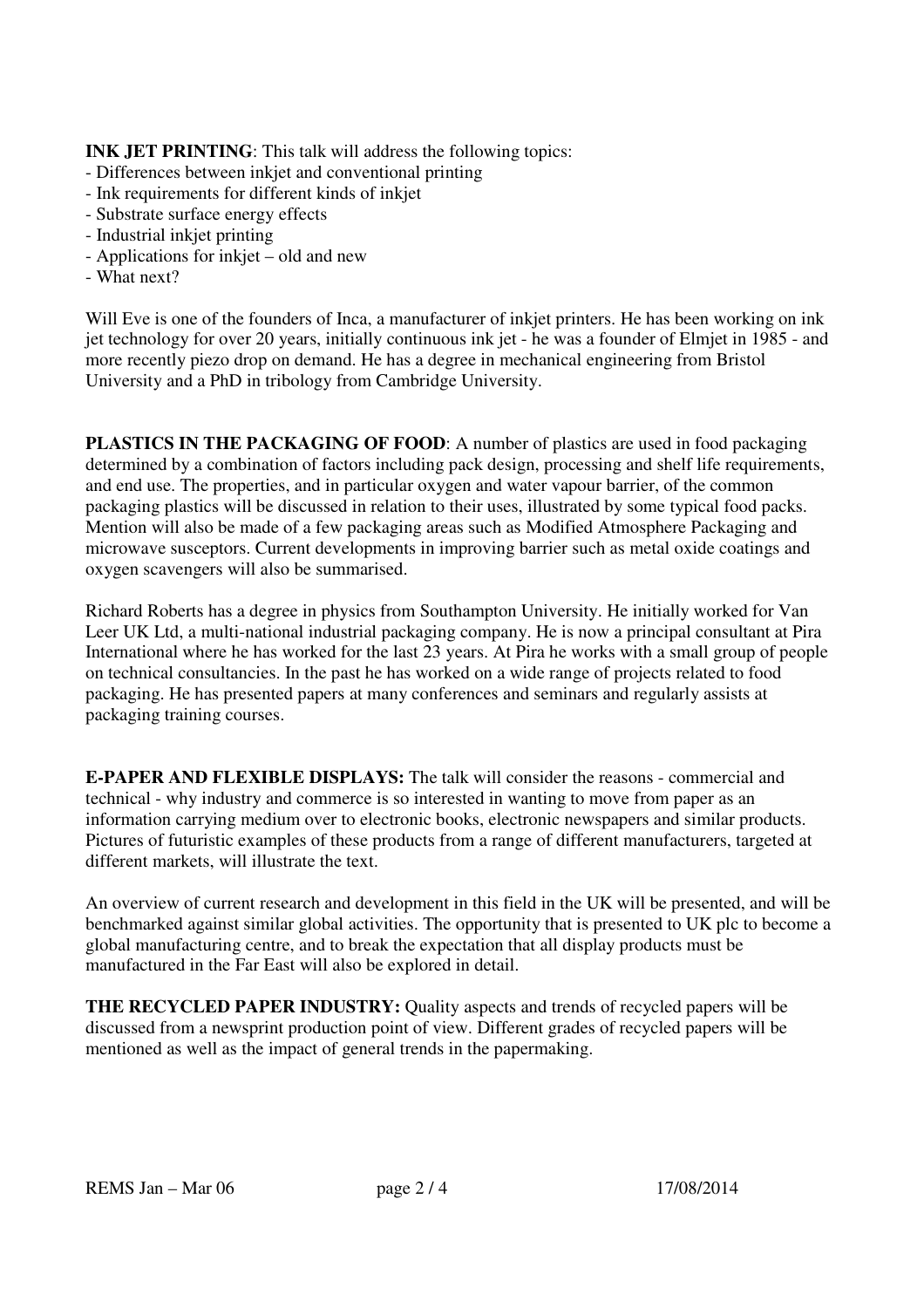## **ELECTRONIC JOURNALS PUBLISHING AT INSTITUTE OF PHYSICS PUBLISHING –**

**PAST, PRESENT AND FUTURE:** The talk will begin by putting the current scale of IOP's journalpublishing operation into context, and will spend a little time outlining the history of electronic journals production and publishing at IOP – from the first use of author files in 1989 through to the online version of Classical and Quantum Gravity in 1995, the first full-text physics journal on the Web. Some of IOP's initiatives and innovations will be described covering the past ten years at all stages of the journals publishing process from submission through peer review and production to publication and beyond, and will also describe the features and benefits of online journals for both authors and readers. In conclusion, we'll look at where we are now, and touch upon the challenges and opportunities that face IOP as an STM publisher as electronic journals publishing moves forward: the (eventual?) demise of print, open-access initiatives, new publishing models, etc.

Following a first degree in physics and an MSc in radiobiology (both from Birmingham University), Sharon Toop started work as an Editorial Assistant at Institute of Physics Publishing in January 1975. During the past 30+ years she has seen the Institute's publishing division grow and gain in international stature as one of the world's leading publishers of journals in physics and related subjects.